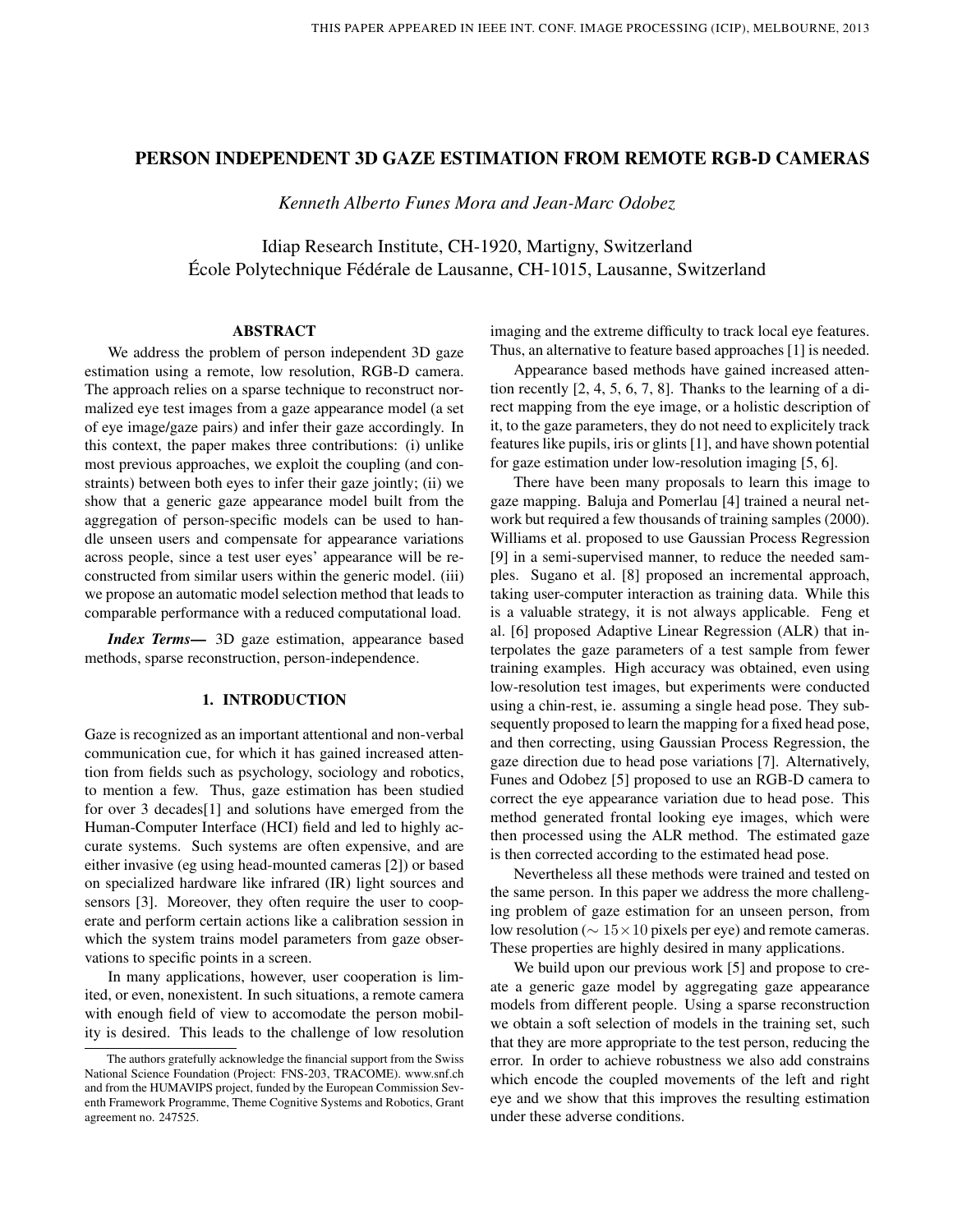# 2. PROPOSED METHOD

In this section we first describe our method overview, followed by a description of the proposed coupling constrains and gaze estimation from appearance for an unseen person.

### 2.1. Method overview

The overall gaze estimation procedure follows closely our previous work [5], which we briefly describe here: a 3D mesh of the user's face is built offline for each individual. To this end we use a non-rigid iterative closest points algorithm [10] to find the weights of a 3D Morphable Model (3DMM) [11] that fit best a few snapshots of the individual's face. Then, in an online stage, the following steps are executed:

*a*) Using the personalized 3D mesh (template) we use a frame-by-frame (online) iterative closest point (ICP) method to fit the template's 3D pose to the depth data. In this manner we obtain, for frame t, the head's pose  $\mathbf{p}_t = {\mathbf{R}_t, \mathbf{t}_t},$ composed of a 3D rotation and translation.

*b*) Assuming a calibrated RGB-D setup, the RGB-D frame can be transformed to a textured 3D mesh. We then re-render the texture, lying in the 3D surface, using the inverse of the head pose parameters, i.e.  $\mathbf{p}_t^{-1} = \{\mathbf{R}_t^{\top}, -\mathbf{R}_t^{\top} \mathbf{t}_t\}$ . Using this procedure we remove the eye appearance variation due to head pose, as we obtain facial images as if the head was static and in front of the camera. As we use a 3DMM to generate the 3D template, semantic information, such as the eyes location, is predefined and propagated during tracking. Therefore we know, frame-by-frame, the position of the eyes, which is used to crop eye images from the frontal looking facial texture.

*c*) Using these frontal-looking eye images we apply the appearance based gaze estimation algorithm to retrieve the gaze direction. This will be the main focus of this paper.

*d*) The final step is to transform the gaze direction back to the world coordinate system. This transformation is given by the head pose parameters.

In the following sections we describe in detail step c.

# 2.2. Appearance based gaze estimation

The goal of the gaze estimation algorithm is to obtain the gaze parameters  $\hat{g}$  given a test image  $\hat{I}$ . To that end we take a sparse image reconstruction approach. Assuming a training set of eye images, with associated gaze directions  $\{(\mathbf{I}_i, \mathbf{g}_i)\},$ we aim to infer the weights  $w_i$  which reconstruct best the test image **I** from the linear combination of  $\{I_i\}$ .

In addition we allow only a few  $w_i$ 's to be different than zero. Ideally this would retrieve only the samples which are close in the gaze space to the test image.

As we assume the eye images are frontal, due to our rectification procedure, we represent the gaze direction by the angles  $\mathbf{g} = (\phi, \theta)$ , c.f. Fig. 1a. Here  $\theta$  is the gaze elevation, and  $\phi$  is the gaze yaw. Given this we can estimate the test gaze direction as  $\hat{\mathbf{g}} = \sum_i w_i \mathbf{g}_i = (\mathbf{g}_{\phi}^{\top} \mathbf{w}, \mathbf{g}_{\theta}^{\top} \mathbf{w})$ , where w is the



Fig. 1: a) Gaze direction parameterization. b-c) Coupled eye gazing constrains on b) gaze elevation c) gaze yaw. For both cases we show the 3 examples following the constrains and 2 examples which break the constrains.

column vector composed of the  $w_i$ 's, and  $g_\phi$  and  $g_\theta$  represent the column vectors of concatenated  $\phi_i$ 's and  $\theta_i$ 's respectively.

The use of the same weights to estimate the gaze parameters is justified by locality, as they implicitly represent a linear mapping between  $\hat{g}$  and  $\hat{I}$ . This method was initially proposed by Feng et al. [6], which they called Adaptive Linear Regression (ALR). In our previous work we proposed its application to head pose invariant 3D gaze estimation [5].

Rather than using the raw eye image I we build a descriptor e from it. This procedure is described in the following section. Therefore, given the training examples  $\{(\mathbf{I}_i, \mathbf{g}_i)\}\)$ , we call *gaze appearance model*  $\mathcal A$  the set  $\{(\mathbf e_i, \mathbf g_i)\}$ . During test, for an image  $\overline{I}$ , with descriptor  $\hat{e}$ , we will infer the gaze direction  $\hat{\mathbf{g}}$ . Let E be the matrix whose column *i* correspond to  $\mathbf{e}_i$ , and  $\epsilon$  a tolerance parameter. Finding the optimal w is formulated as a sparse reconstruction problem, by minimizing the L1 norm of w, as shown in Eq. 1.

$$
\hat{\mathbf{w}} = \underset{\mathbf{w}}{\arg\min} ||\mathbf{w}||_1 \quad s.t. \quad ||E\mathbf{w} - \hat{\mathbf{e}}||_2 < \epsilon \qquad (1)
$$

*Eye image representation*: Instead of using directly an eye image I, we compute a descriptor e as follows: we convert the image to gray-scale, then we normalize the intensity values by setting their mean to 125 and standard deviation equal to 30 (given that the pixel intensity is initially in the range [0, 255]. This is done to acquire robustness to global illumination changes. After normalization the image is divided into a grid of m rows and n columns. At each bin  $j = (m, n)$ , the sum of pixel intensity  $S_i$  is computed. The descriptor e is then given by the concatenated  $S_i$  values, and normalized such that  $\sum_j e^j = 1$ . We used  $m = 3$  and  $n = 5$ .

# 2.3. Coupled eyes gazing constrains

The method previously described is applicable to the left ("l") and right ("r") eye to obtain their gaze directions separately  $(\hat{\mathbf{g}}_l, \hat{\mathbf{g}}_r) = ((\phi_l, \theta_l), (\phi_r, \theta_r))$ , as done in previous works. However, both eyes work jointly to fixate at a specific point in a 3D space. Here we extend ALR to build upon this fact.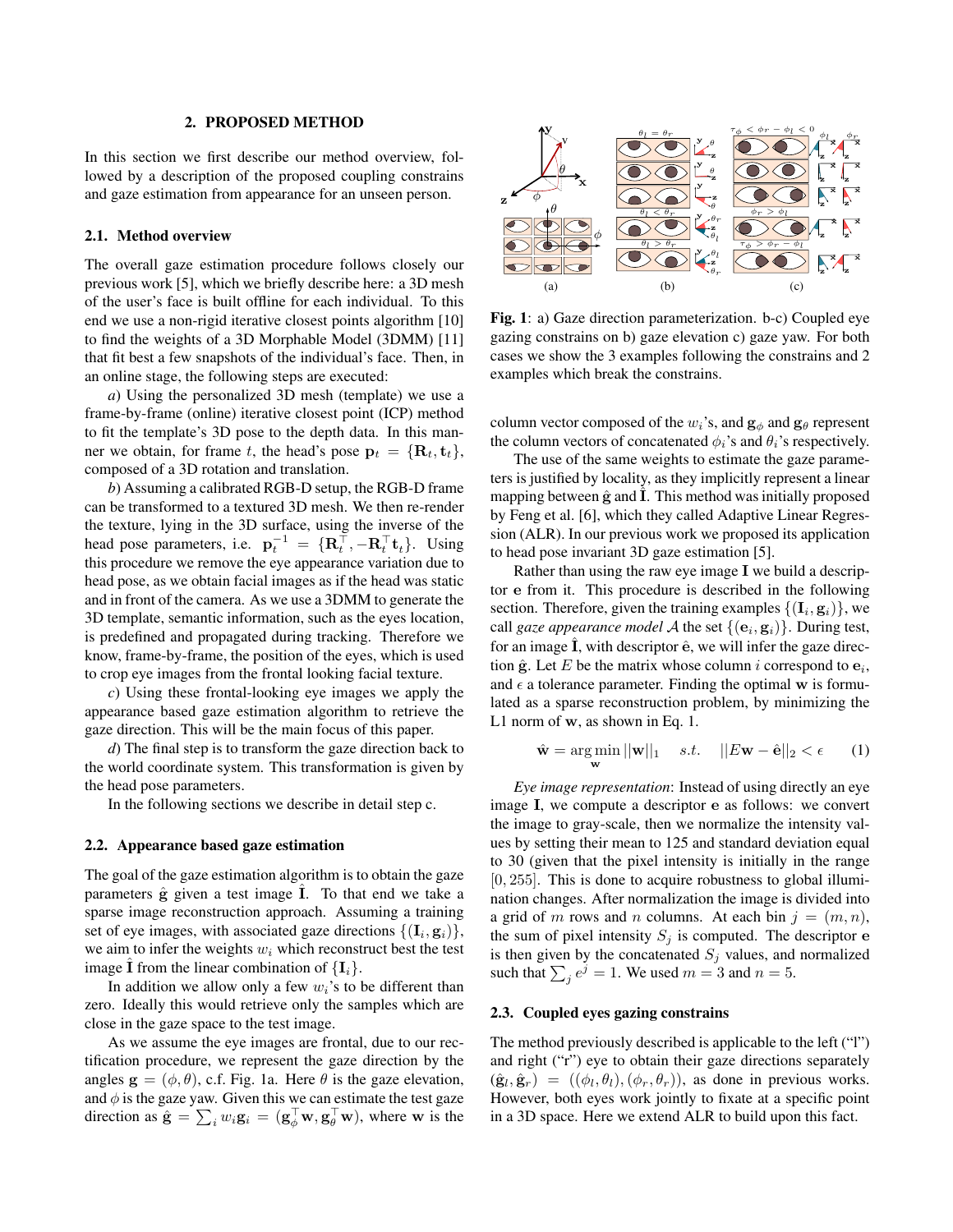As a first observation, if the eyes are horizontally aligned, then their gaze elevation should be the same, i.e.  $\theta_l = \theta_r$ as shown in Fig. 1b. This allows us to represent the gaze elevation, for both eyes, as a single parameter  $\theta$ .

The second observation is that  $\phi_r < \phi_l$  is always fulfilled such that a *single* 3D point is observed. Equality occurs when gazing a point at an infinite distance. We can also limit the closest a 3D point is expected to be by setting  $\phi_r - \phi_l > \tau_{\phi}$ . Where  $\tau_{\phi}$  is a constant. This is observed in Fig. 1c.

We formalize these observations by estimating the left and right gaze directions jointly by solving the following constrained optimization problem:

$$
\hat{\mathbf{w}} = \arg\min_{\mathbf{w}} ||\mathbf{w}||_1 \quad s.t. \quad ||E\mathbf{w} - \hat{\mathbf{e}}||_2 < \epsilon \tag{2}
$$

$$
\mathbf{g}_{\theta_l}^{\top} \mathbf{w}_l - \mathbf{g}_{\theta_r}^{\top} \mathbf{w}_r = 0
$$

$$
\tau_{\phi} < \mathbf{g}_{\phi_r}^{\top} \mathbf{w}_r - \mathbf{g}_{\phi_l}^{\top} \mathbf{w}_l < 0
$$

Where we redefine  $\mathbf{w} = [\mathbf{w}_l^\top, \mathbf{w}_r^\top]^\top$ ,  $\hat{e} = [\hat{e}_l^\top, \hat{e}_r^\top]^\top$  and  $E$  is the following block matrix:

$$
E = \begin{bmatrix} E_l & \mathbf{0} \\ \mathbf{0} & E_r \end{bmatrix} \tag{3}
$$

Given that 0 is a zero filling matrix. Eq. 2 can be solved as a Second Order Cone Programming (SOCP) problem. We call this method coupled adaptive linear regression (CALR).

## 2.4. Gaze appearance model

In the previous sections it is assumed that training samples are given to create a gaze appearance model  $\mathcal{A} = \{(\mathbf{e}_i, g_i)\}.$ Here we discuss different possibilities to obtain  $A$ .

We will call *own* model when estimating gaze for a person k using its model  $A_k$ , provided by a training phase where samples  $\{(\mathbf{e}_i^k, g_i^k)\}$  were collected.

However, for some applications, a training phase is not always available. One solution, which we call *cross* model, is to use  $A_{j|j\neq k}$ , i.e. the model built for another person j. However the selection of which model to use has to be done carefully, as the appearance variation between two people might be large, as can be seen in Fig. 2.

Another solution, which we call *generic* gaze appearance model, is to aggregate the person specific models available as  $\mathcal{A}_{\mathcal{G}} = \bigcup \{\mathcal{A}_j\}_{j \neq k}$ . This approach allows to interpolate appearance across people, in addition to across gaze directions. However, it is computationally expensive as the pool of samples becomes large, together with their associated weights.

Therefore, we propose what we call *selected* model. It is based on the observation that, for the generic model estimation, we can compute the weight given to each person  $j$  as  $W_j = \sum_{i|i \in A_j} |w_i|$ . If the test image radically differs from the samples of person j, then it is expected for  $W_i$  to tend to zero due to sparsity. Whereas, if the eyes appearance between



Fig. 2: Eye image samples taken from the gaze appearance models of 5 different participants (left eye).

two people is similar, then  $W_i$  will be high. By accumulating the  $W_i$ 's through time, we can rank the models according to their relevance to the test person. Thus we create the selected model  $A_{\mathcal{S}}$  as the subset of models with the highest weights.

# 3. EXPERIMENTS

#### 3.1. Data collection

We collected data from 5 different people using our method proposed in [5]. We used a Kinect sensor from Microsoft as RGB-D camera. The participant was recorded following with the gaze a 3cm ball moving between the person and the camera. The head pose and the ball are tracked automatically. Using the head pose, and the position of the visual target, we compute the ground-truth gaze direction.

For each person we recorded two sessions; in the first one the participant was asked to keep the head pose fixed and facing the camera. We call this session *frontal*. The first half was used to collect the samples for the gaze appearance model. In this paper it is composed of 42 samples approximately uniformly distributed in the gaze space. In a range of  $[-50^{\circ}, 50^{\circ}]$ for  $\phi$  and  $[-40^{\circ}, 40^{\circ}]$  for  $\theta$ . The second half of the frontal session was used for evaluation. In the second session, which we call *free*, the person was requested to do (challenging) head movements while gazing the visual target.

#### 3.2. Gaze estimation experiments

We conducted different experiments to validate our method. In general they differ according to the used formulation for gaze estimation (ALR or CALR), the evaluation session (frontal or free), and the used appearance model.

*Gaze apperance models evaluation*. Table 1 reports the obtained angular errors according to the selection of the gaze appearance model, described in Section 2.4. In addition we provide results when the gaze direction is assumed to be that of the head pose, i.e.  $(\phi, \theta) = (0, 0)$ . We call this *Head* model. From the large errors obtained in the Head model evaluation we observe the large variation within the data.

In the case of the cross model, for each participant there were 4 models, 1 per each other participant. Here we report the obtained average error between these 4 evaluations.

As can be seen, the best results are obtained when using the own model, as expected. The worse case is when cross model estimation is used, due to large eye appearance variation between participants. Nevertheless, the results are improved when aggregating different models into a single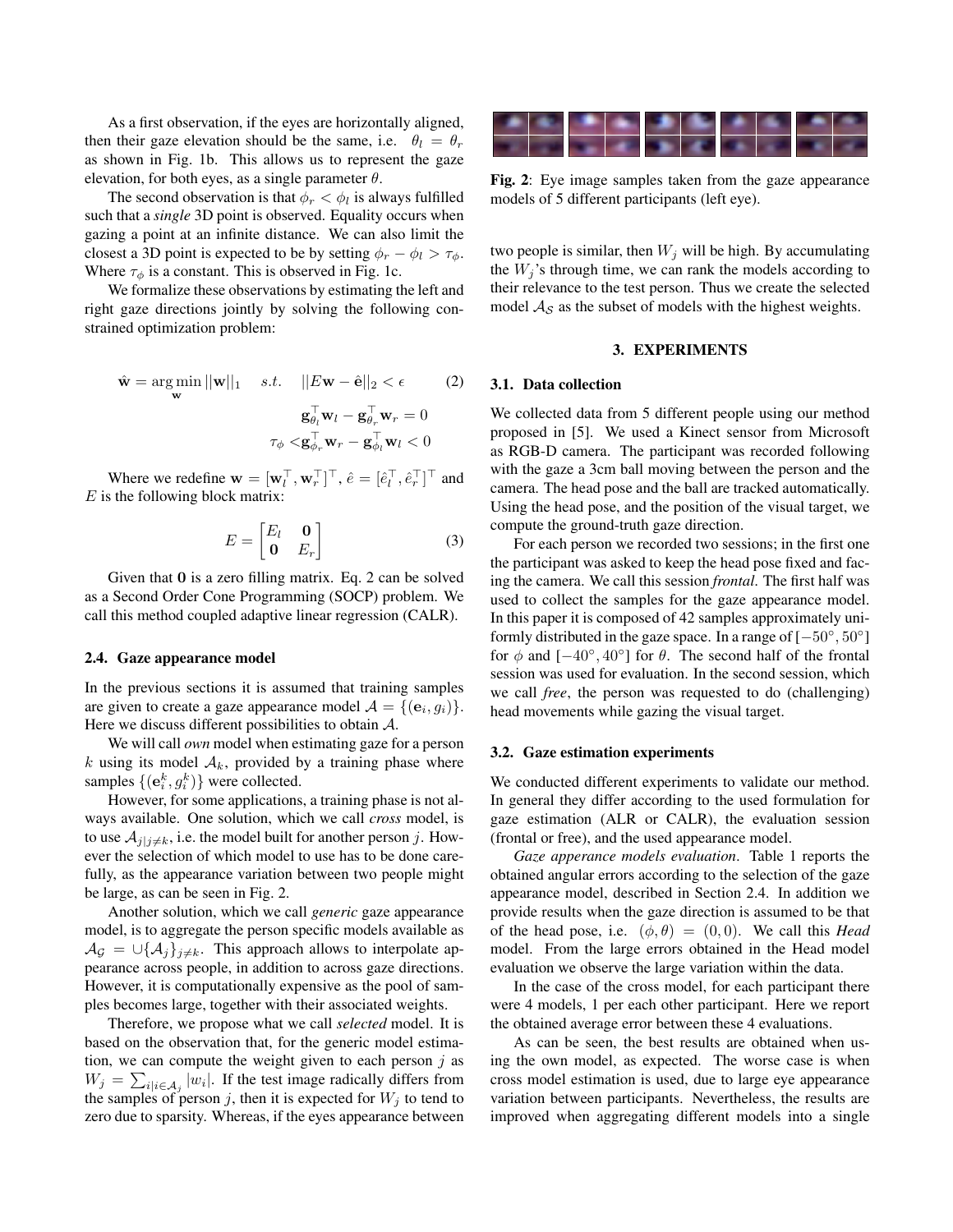Table 1: Effect on mean angular gaze error  $(°)$  due to changing the gaze appearance model used for evaluation. We used CALR as gaze estimation method.

|          |         | Test person |      |      |      |      |      |
|----------|---------|-------------|------|------|------|------|------|
| Model    | Session | 1           | 2    | 3    | 4    | 5    | Avg  |
| Head     | Frontal | 28.2        | 29.8 | 28.5 | 28.6 | 34.0 | 29.8 |
|          | Free    | 26.1        | 21.9 | 21.9 | 24.8 | 20.1 | 23.0 |
| Own      | Frontal | 8.5         | 5.9  | 6.8  | 9.0  | 7.6  | 7.6  |
|          | Free    | 16.7        | 9.7  | 17.3 | 11.9 | 8.8  | 12.9 |
| Cross    | Frontal | 13.7        | 12.5 | 15.4 | 13.1 | 15.1 | 13.9 |
|          | Free    | 22.0        | 15.9 | 20.5 | 16.9 | 14.6 | 18.0 |
| Generic  | Frontal | 13.9        | 9.4  | 11.9 | 9.6  | 10.2 | 11.0 |
|          | Free    | 14.1        | 12.5 | 16.6 | 15.5 | 10.6 | 13.9 |
| Selected | Frontal | 12.8        | 9.3  | 11.4 | 9.9  | 11.1 | 10.9 |
|          | Free    | 28.4        | 12.3 | 17.6 | 13.7 | 12.0 | 16.8 |

generic model. We observe that in average the results become comparable to the own model in the free session, where the conditions are less ideal.

*Model selection*. In Section 2.4 we assumed that the sparse reconstruction weights provide a mean for model selection for an unseen person. To validate this hypothesis we present detailed results of the cross model estimation in Table 2. Simultaneously we present the weights assigned to each separate person during the generic model estimation in Fig. 3. We can observe a correlation between these weights and the resulting error given by the cross model estimation, showing that the weights automatically rank the models according to how appropriate they are for estimation on an unseen person.

We selected the 2 models with the highest weights to create the selected model, as shown in Fig. 3. The results are shown in Table 1. As can be seen, there is clear decrease of the error with respect to hand-picking a single model (cross model) and the results are comparable to the generic model case, except for one case in the free head pose session.

*Coupled eyes constrains*. In Table 3 we compare CALR with ALR. We include a session using the own model (for ALR this is equivalent to [5]) but focus on the generic model case. As can be seen, for most of the cases, there is a reduction of the error when using CALR over ALR. We found this to be consistent, even for cross and selected models evaluations.

Table 2: Mean angular gaze error  $(°)$  for cross model gaze estimation. Evaluated using CALR in the frontal session.

|             | Used model |      |      |      |      |      |
|-------------|------------|------|------|------|------|------|
|             |            |      | 2    |      |      |      |
|             |            |      | 14.4 | 13.3 | 14.6 | 12.5 |
|             | 2          | 14.3 |      | 13.0 | 14.7 | 7.8  |
| Test person | 3          | 10.4 | 17.5 |      | 19.4 | 14.1 |
|             | 4          | 16.3 | 11.5 | 15.4 |      | 9.4  |
|             | 5          | 17.8 | 13.7 | 15.9 | 13.2 |      |



Fig. 3: Weight associated to each of the participants in the generic model. Evaluated in the frontal session, using CALR. The 2 selected models are shown within a bounding box.

Table 3: Mean angular error  $(°)$  for each of the participants using either ALR or CALR. Evaluated on the specified session (frontal or free) and model (own or generic).

|            |             | Test person |      |      |      |      |      |
|------------|-------------|-------------|------|------|------|------|------|
| Conditions | Method      |             | 2    | 3    | 4    | 5    | Avg  |
| Frontal    | ALR.        | 9.0         | 6.1  | 7.4  | 10.5 | 8.0  | 8.2  |
| Own        | <b>CALR</b> | 8.5         | 5.9  | 6.8  | 9.0  | 7.6  | 7.6  |
| Frontal    | ALR         | 16.8        | 9.8  | 12.5 | 9.7  | 10.0 | 11.8 |
| Generic    | <b>CALR</b> | 13.9        | 9.4  | 11.9 | 9.6  | 10.2 | 11.0 |
| Free       | ALR         | 17.2        | 13.3 | 17.2 | 13.0 | 11.7 | 14.5 |
| Generic    | CALR        | 14.1        | 12.5 | 16.6 | 15.5 | 10.6 | 13.9 |

# 4. CONCLUSION

We have presented a method to estimate the human gaze direction in a 3D space from remote, low resolution, RGB-D cameras. Furthermore we address the problem of gaze estimation for an unseen person. We stress that these conditions are highly challenging and less restrictive. Therefore we aim to enable many applications which otherwise can't be solved.

By using RGB-D cameras we alleviate eye appearance variation due to head pose. Then given the low-resolution eye image we reconstruct it from a sparse set of samples within a gaze appearance model. The reconstruction weights are used to combine the gaze vectors, associated to these training samples, to interpolate the test gaze direction.

We have proposed a way to incorporate the notion of coupled eye movements (left and right) in the form of constrains to the sparse reconstruction problem. We have shown that it reduces the gaze estimation error in most cases.

We proposed different alternatives to estimate the gaze of an unseen person. We showed that an aggregation of person specific models can perform properly, as the test user appearance can be interpolated from the users in the training set. We have shown that naturally the sparse reconstruction tends to select models which explain better the samples of the current test person. This allows us to propose an automatic model selection mechanism such that performance is comparable to the full model at lower computational cost.